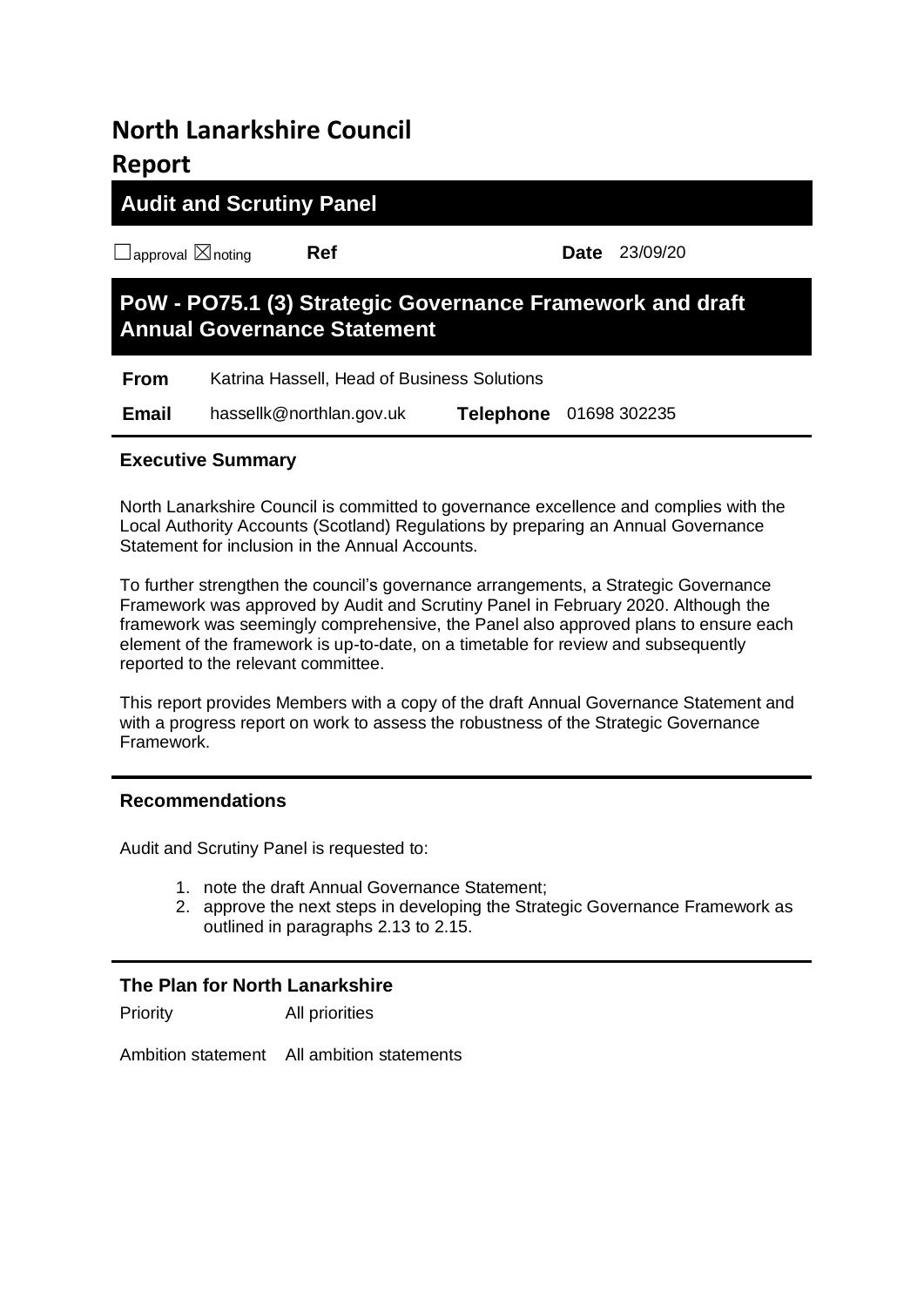#### **1. Background**

- 1.1 North Lanarkshire Council recognises the need for sound corporate governance and, as such, prepares an Annual Governance Statement in compliance with the Local Authority Accounts (Scotland) Regulations.
- 1.2 To bolster this statement to ensure excellence in governance, accountability and transparency, and in line with our ambitions in the Plan for North Lanarkshire, a Strategic Governance Framework was developed.

#### **2. Report**

- 2.1 Members will recall The Plan for North Lanarkshire articulates a vision that focusses on inclusive growth and prosperity for all and that North Lanarkshire is the place to Live, Learn, Work, Invest and Visit.
- 2.2 To help realise that shared ambition, the plan is supported by four frameworks.
	- **Strategic Policy Framework**
	- Strategic Performance Framework
	- Strategic Self-Evaluation Framework
	- **Strategic Governance Framework**
- 2.3 The Strategic Policy Framework was approved in September 2018, the Strategic Performance Framework and Strategic Self-Evaluation Framework were approved in February 2019 and the Strategic Governance Framework in February 2020.

#### **Governance**

- 2.4 The council prepares an Annual Governance Statement for inclusion in the Annual Accounts. The draft statement for 2019-2020 is attached as Appendix 1.
- 2.5 The statement records how the council complies with CIPFA/SOLACE '*Delivering Good Governance 2016'*. It sets out the framework within which the council operates and describes the means by which the council is directed and controlled.
- 2.6 Included in the statement is the Audit and Risk Manager's review of effectiveness which, for 2019/2020 states "there is sufficient evidence to provide reasonable assurance on the adequacy and effectiveness of the council's system of corporate governance and internal controls in the year to 31 March 2020."
- 2.7 The Audit and Risk Manager also commented that from mid-March, COVID-19 has impacted significantly on normal business operations and risk assessments. The assurance and declaration therefore relate to arrangements that were in place throughout most of 2019-20 and exclude those introduced in response to the pandemic.

#### **Strategic Governance Framework**

2.8 CIPFA (Chartered Institute of Public, Finance and Accountancy) recommends councils review and account for their own unique approach to delivering good governance. A Strategic Governance Framework was therefore developed to record the strategies, polices, plans, codes, registers and procedures (hereafter referred to as 'elements') that are employed to direct and control the operations of the council.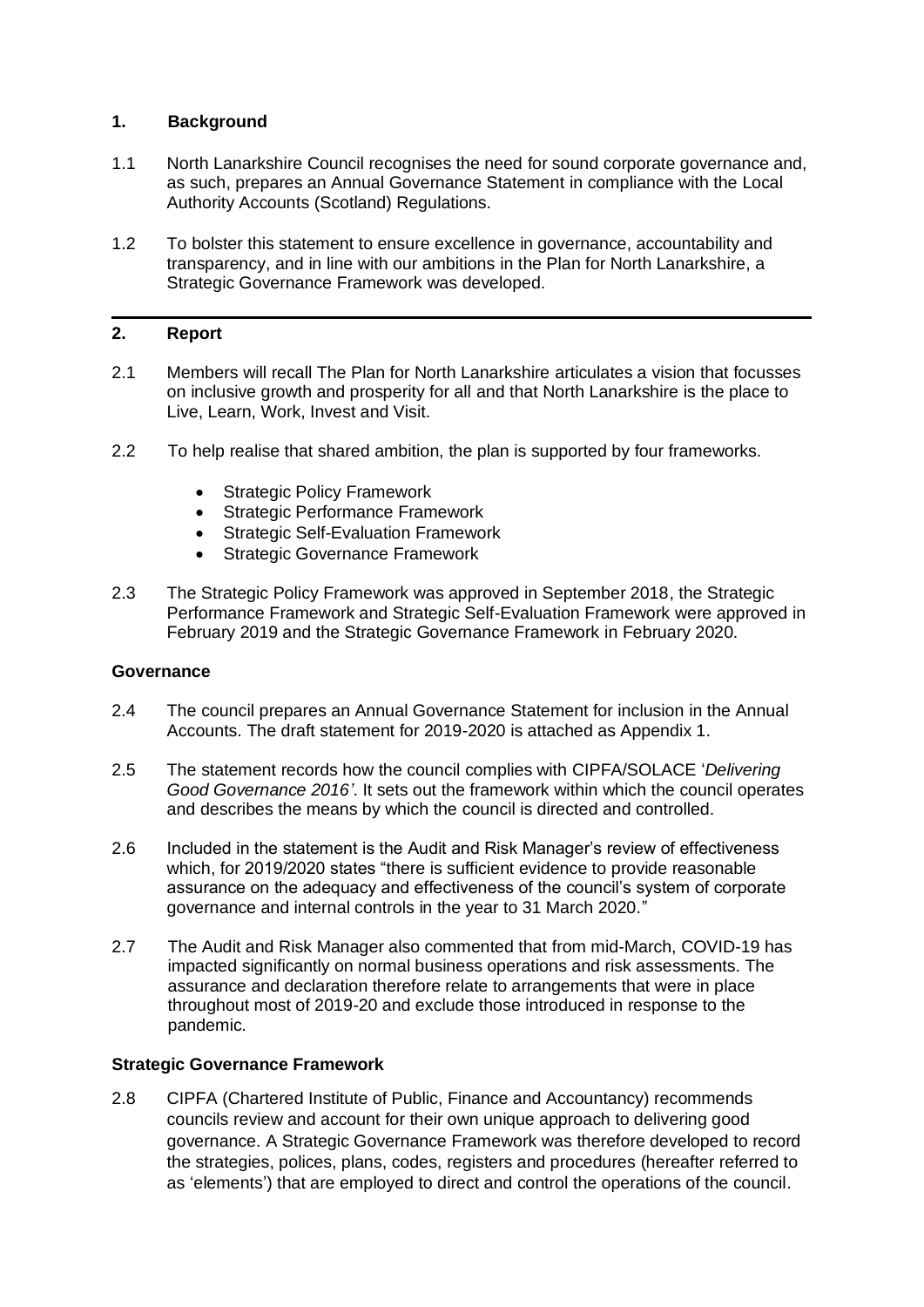- 2.9 The framework was approved by Audit and Scrutiny Panel in February 2020. Members will recall Business Solutions undertook to investigate further to ensure each element is up-to-date and on a timetable for review. The Plan for North Lanarkshire, Programme of Work 75.1(3) reflects this undertaking. 'Update on the review programme to ensure each element in the Strategic Governance Framework is up to date, on a timetable for review at an appropriate interval, and subsequently reported to the relevant committee.'
- 2.10 The onset of Covid-19, however, impacted on service delivery across the council as some services were suspended and staff redeployed to support new ways of delivering services, standing up new solutions to support the most vulnerable and influencing national decision making. Central to this was the involvement of Business Solutions in the development of the Helping Hands helpline, to meet Scottish Government requirements.
- 2.11 Work on the Strategic Governance Framework was therefore necessarily delayed, although progress has since been made. Of the 102 elements in the framework, approximately a quarter have been assessed as inappropriate for 'review', this is where the element proving compliance is the existence of a council committee or IT system - for example, MARS and Audit and Scrutiny Panel itself. These elements demonstrate how we comply with CIPFA's core and sub principles of Good Governance but do not need to be reviewed for this purpose.
- 2.12 Approximately half of the elements are up to date, under review, or a review is planned; for example, the Risk Management Strategy was reviewed in March 2020 and the Registers of Gifts and Hospitality are due to be reviewed in October 2020. The remaining quarter are yet to be investigated.

#### **Next Steps**

- 2.13 Work to investigate the remaining elements to ensure the framework is up to date will continue until the necessary details are obtained.
- 2.14 Business Solutions in conjunction with services will thereafter carry out a selfassessment scoring exercise against the core and sub principles in CIPFA's '*Delivering Good Governance 2016',* resulting in improvement actions.
- 2.15 As a consequence of Covid 19, the Recovery Implementation Plan for Business Solutions has assessed the Strategic Governance Framework as Level 3. This means that the implementation timescale for recovery is the end of March 2021. Progress will therefore be reported to a subsequent meeting of the Audit and Scrutiny Panel.

#### **ALEOs**

2.16 Members are aware that the council uses ALEOs as alternative service delivery vehicles. As such delivery involves the use of council budgets, the council has a statutory duty to ensure the proper accountability and transparency of money spent through these bodies. These responsibilities are satisfied by applying assurance monitoring arrangements which are reflective of Audit Scotland's 2011 guidance, '*Arm's Length Bodies: Are you getting it right?*' and The Code of Guidance on '*Following the Public Pound*'.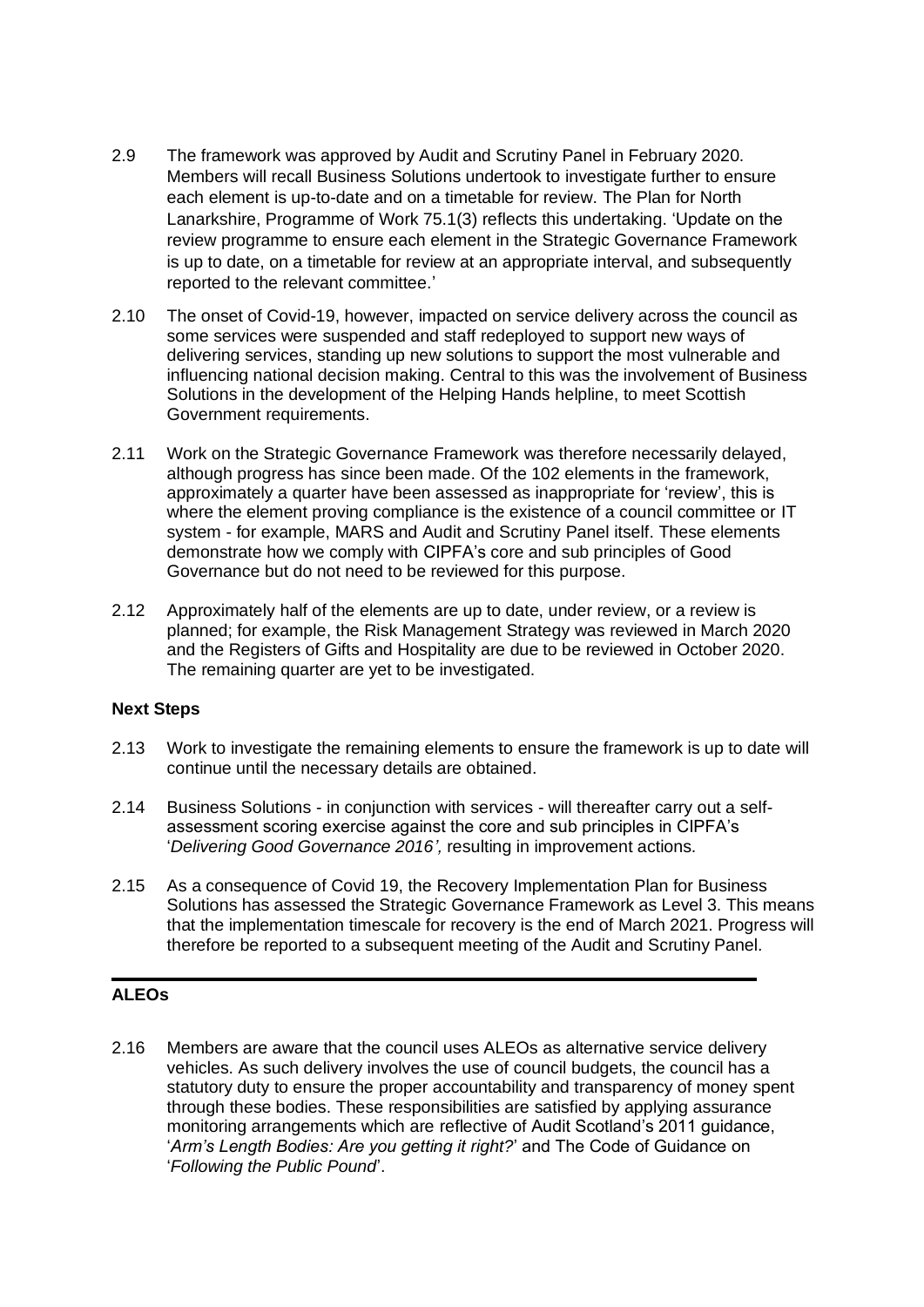2.17 Governance is applied via a triangle of monitoring arrangements as illustrated in this diagram.



#### **3. Equality and Diversity**

3.1 Fairer Scotland Duty

There is no requirement to carry out a Fairer Scotland Duty assessment for this report. Services will, however, need to consider this when reviewing and reporting on individual elements of the framework.

3.2 Equality Impact Assessment There is no requirement to carry out an Equality Impact Assessment for this report. Services will, however, need to consider specific assessments when reviewing and reporting on individual elements of the framework.

#### **4. Implications**

- 4.1 Financial Impact There is no financial impact arising from this report. Each element reviewed by services will, however, need to identify any financial impact.
- 4.2 HR/Policy/Legislative Impact There is no HR, policy, legislative impact arising from this report. Each element reviewed by services will, however, need to identify any inherent impact.
- 4.3 Environmental Impact There is no environmental impact arising from this report. Each element reviewed by services will, however, need to consider any impact.
- 4.4 Risk Impact

Among other issues, good corporate governance comes from a culture of openness and accountability, while focussing on managing risks effectively. Failure to have an effective Strategic Governance Framework is a risk which could severely affect the operation of the council.

#### **5. Measures of success**

5.1 An effective Strategic Governance Framework will assist the council in achieving its shared ambition for North Lanarkshire. It will result in a positive annual assurance statement by the Audit and Risk Manager and positive comments from external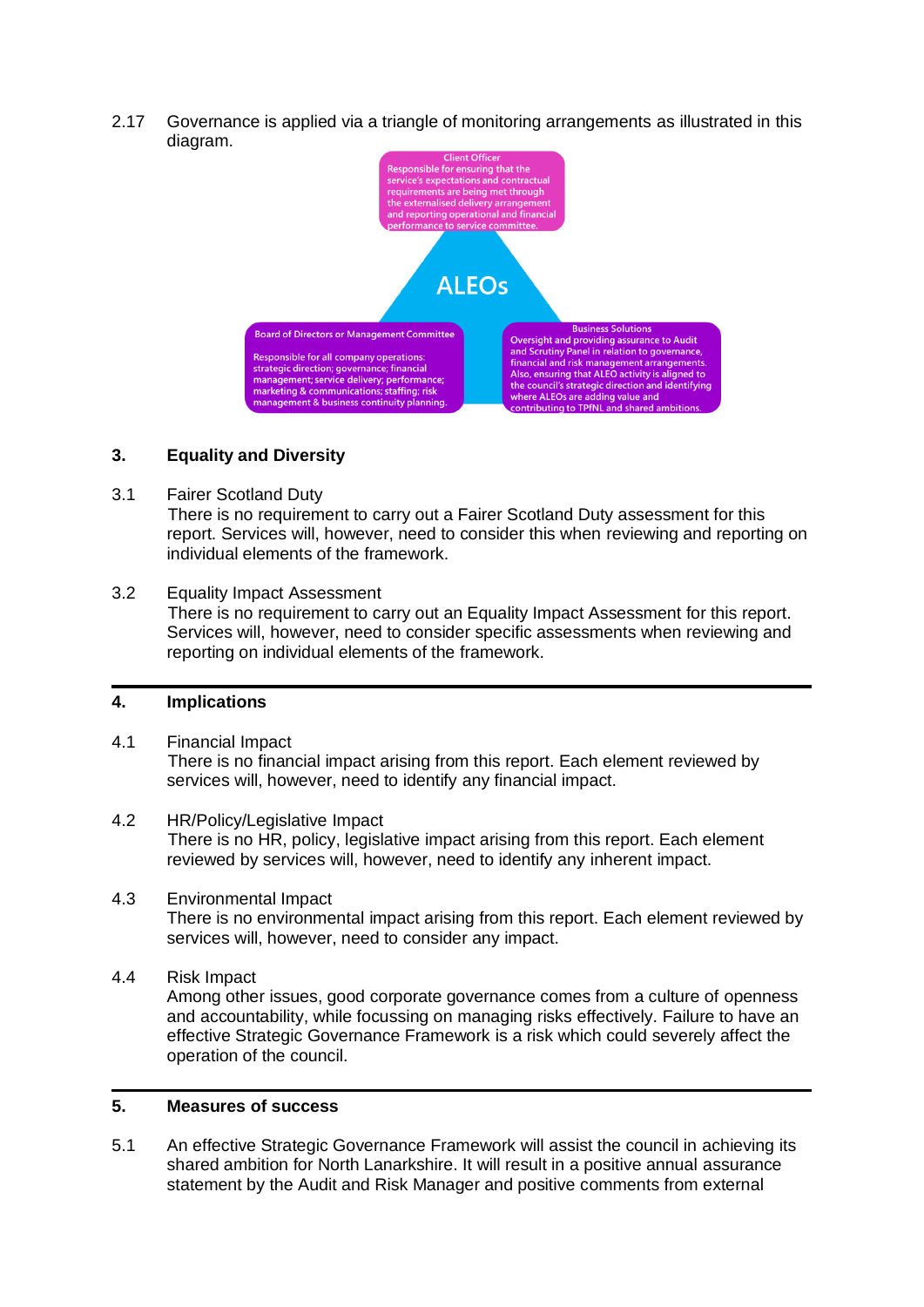auditors and other review agencies and inspectorates. Feedback from Elected Members in their scrutiny role and customer and stakeholder feedback will also be positive.

#### **6. Supporting documents**

6.1 Appendix 1 – Annual Governance Statement 2019-2020

Gently M sintos

**Katrina Hassell Head of Business Solutions**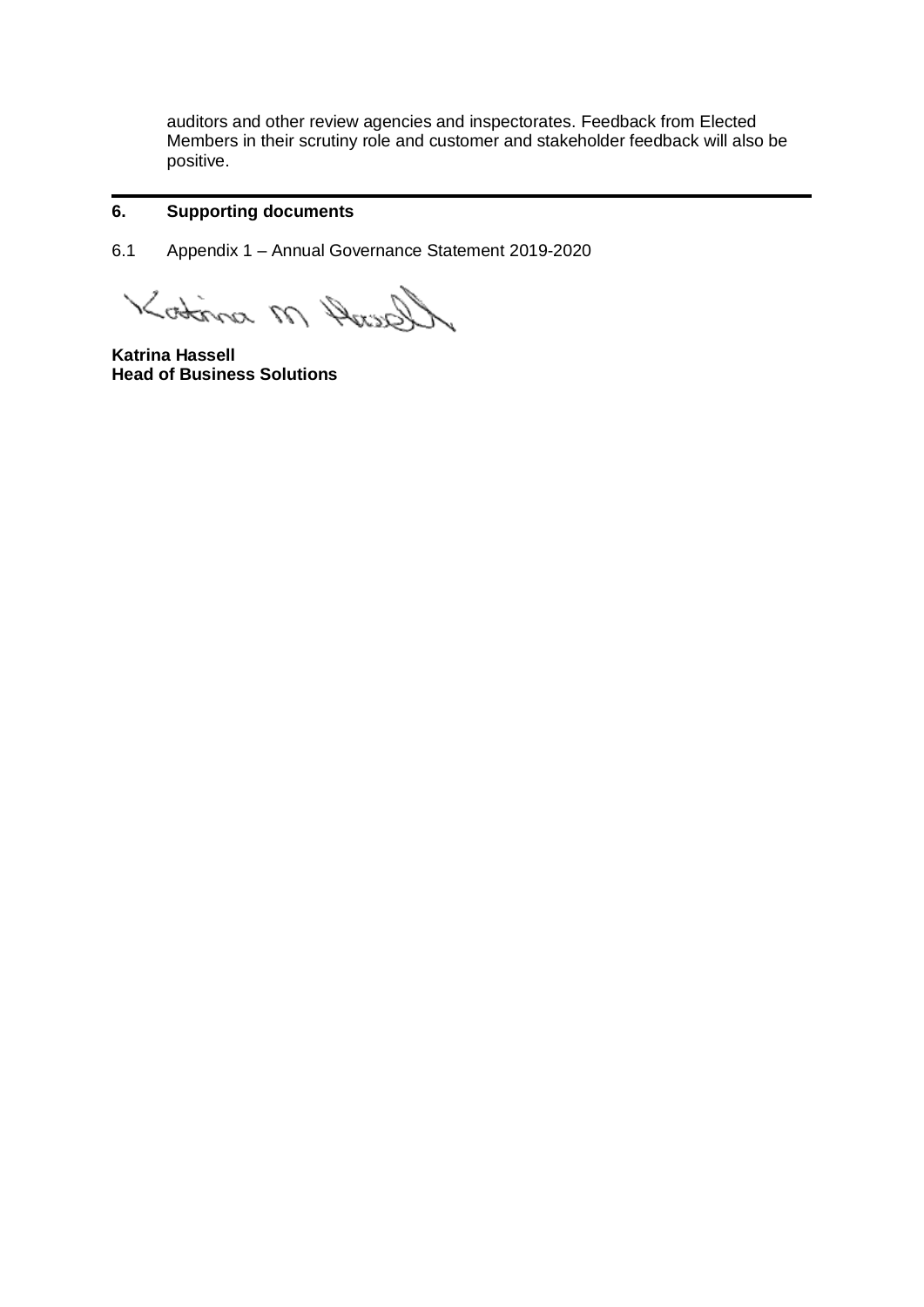#### **Draft GOVERNANCE STATEMENT 2019-2020**

#### **1. Scope of Responsibility**

- 1.1 North Lanarkshire Council is committed to ensuring that business is conducted in accordance with the law and that public money is safeguarded, properly accounted for and used efficiently and effectively. The council also has a duty under the Local Government in Scotland Act, 2003 to demonstrate Best Value by showing continuous improvement in the delivery of services. Evidence to show the pace and depth of the improvement along with the management of risk is critical to ensure the delivery of the ambitious vision for North Lanarkshire.
- 1.2 To deliver this responsibility, the council has adopted the principles and requirements of the Chartered Institute of Public Finance and Accountancy/Society of Local Authority Chief Executive's (CIPFA/SOLACE) Framework 'Delivering Good Governance in Local Government Framework' (2016).
- 1.3 In discharging these duties elected members and senior officers are responsible for implementing sound governance arrangements and for ensuring, at least on an annual basis, that these arrangements are evaluated for compliance and effectiveness in line with the council's priorities.
- 1.4 The council has put in place appropriate management and reporting arrangements through the Corporate Management Team (CMT) to satisfy itself that the approach to corporate governance is both adequate and effective. Robust risk management arrangements are in place.
- 1.5 The council's Audit and Risk Manager has been given independent responsibility to review and report to the Audit and Scrutiny Panel annually to provide assurance on the adequacy and effectiveness of the corporate governance arrangements and the extent to which it complies with the guidance outlined in 1.2 above.
- 1.6 While these arrangements are designed to enable the council to perform well, to manage risk effectively and to minimise any potential impacts on service delivery and the achievement of the Plan for North Lanarkshire, it should be noted that corporate governance arrangements cannot eliminate all risk of failure to implement policies and achieve objectives and that any system of internal control provides reasonable, but not absolute, assurance.
- 1.7 This statement also covers the organisations consolidated in the council's Group Accounts.

#### **2. The Governance Framework**

2.1 In February 2020, Audit and Scrutiny Panel approved a Strategic Governance Framework. This further strengthens the council's governance arrangements and brings together legislative requirements, governance principles and management processes. Together with the other three frameworks which support the Plan for North Lanarkshire, the Strategic Governance Framework will promote good practice and monitor progress with priorities to help achieve the ambitions in the plan.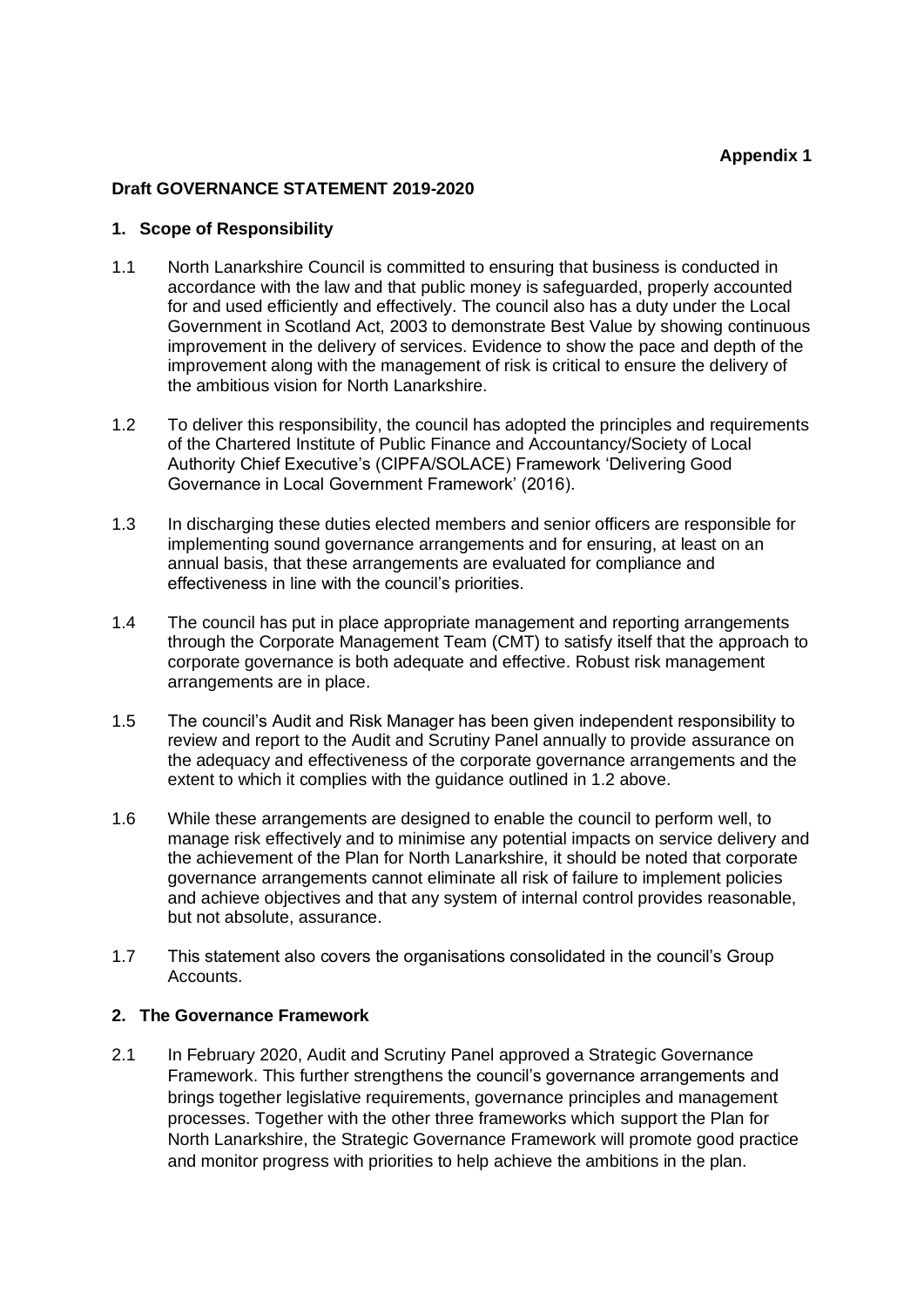- 2.2 The council recognises that good corporate governance comes from a culture of openness, respect and integrity, accountability and inclusiveness, whilst focussing on performance, managing risks effectively and being committed to assisting and improving the communities of North Lanarkshire.
- 2.3 The arrangements for corporate governance and internal control for North Lanarkshire Council are based on the following:
	- The Plan for North Lanarkshire and supporting frameworks Policy, Performance, Self–Evaluation and Governance
	- Codes of Conduct for Elected Members, Chief Officers and Employees
	- Standing Orders
	- Schemes of Administration and Delegation clearly setting out remits, functions and powers of committees and sub-committees and allocating delegated powers to officers
	- Financial Regulations and procedures that specify relevant procedures and controls over budgeting, income, expenditure and financial performance
	- Capital Expenditure guidelines
	- Appropriate Legal and Finance input into policy development and decisionmaking
	- A range of HR and other policies which promote and/or support ethical behaviour and standards of conduct by staff
	- Risk Management arrangements that reflect the council's strategic ambition
	- Anti-Fraud Policy and Fraud Response Plan
	- Whistleblowing arrangements and complaints procedures
	- A suitably qualified and experienced Monitoring Officer to ensure compliance with laws and regulations
	- An Audit and Scrutiny Panel whose activities and core functions comply with relevant CIPFA standards
- 2.4 The Audit and Risk Management service provides the internal audit function for North Lanarkshire Council and operates within the local authority Public Sector Internal Audit Standards and the council's Internal Audit Charter. The service undertakes an annual programme of work approved by the Audit and Scrutiny Panel which is based on the Internal Audit Annual Plan. This plan is risk based and is periodically updated to reflect evolving issues and changes.
- 2.5 The internal audit function was the subject of an independent External Quality Assurance Review (EQAR) in 2019, and was assessed as fully conforming to the relevant national standards.

## 3. **Effectiveness of Governance Arrangements**

- 3.1 When reviewing the effectiveness of the governance framework and internal control systems and processes the following are taken into account.
	- The work of the extended Corporate Management Team who have responsibility for the development and maintenance of governance arrangements through their annual assurance statements
	- The annual assurance statement provided by the Audit and Risk Manager
	- Comments made by the external auditors and other review agencies and inspectorates
	- Feedback from elected members and committees in their scrutiny role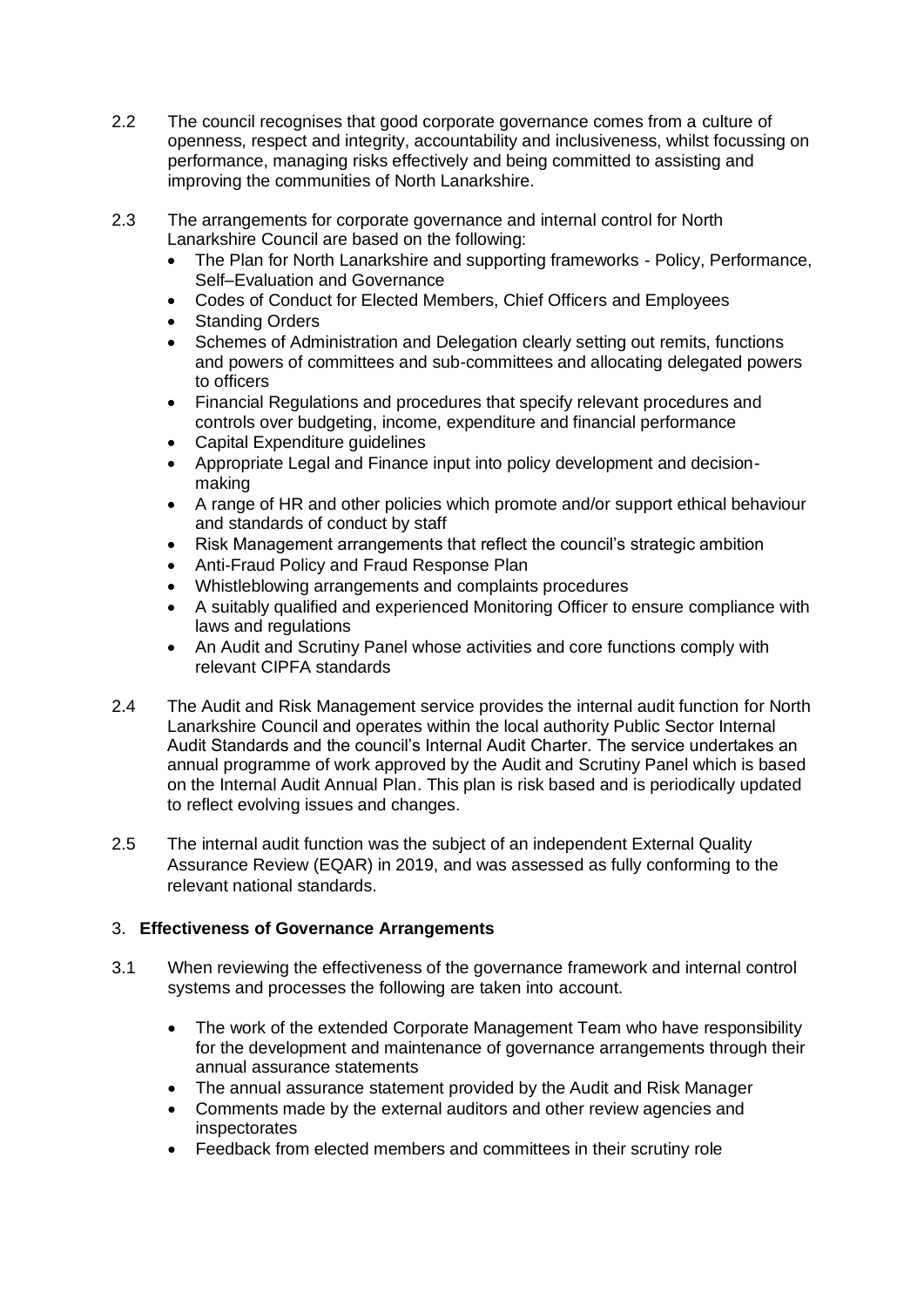- Self-evaluation work undertaken by the council as part of its governance and performance management arrangements
- Issues considered by the Audit and Scrutiny Panel
- The review of customer and stakeholder feedback

#### **4. Continuous Improvement and Performance Measurement**

- 4.1 In February 2019, Elected Members approved The Plan for North Lanarkshire. This place based strategy outlines a future of inclusive growth and prosperity for all, and to make North Lanarkshire the place to Live, Learn, Work, Invest, and Visit [www.northlanarkshire.gov.uk/theplan](http://www.northlanarkshire.gov.uk/theplan). The plan comprises five priorities supported by 25 ambition statements. The statements focus on activities and resources and are supported by a high-level Programme of Work.
- 4.2 The Programme of Work brings together 75 elements to support all strategic planning, development, and enterprise activities. This One Place approach to investment - integrating planning, aligning infrastructure, and targeting entire communities - aims to address the complex economic, social, and health issues, and achieve change that is sustainable in the longer-term.
- 4.3 A Strategic Performance Framework, comprising a wide range of performance indicators and targets, is aligned to the ambition statements. This allows regular reporting on progress with the Programme of Work to be reported to service committees and the Audit and Scrutiny Panel to enable Elected Members to monitor, assess, scrutinise and inform decision making.
- 4.4 In March 2020, the next phase of the *Programme of Work for 2020 and beyond* was approved.
- 4.5 Towards the end of 2019/20, the emergence of COVID-19 began to have a significant impact on the council's delivery of planned day to day activities and achievement of strategic priorities, which is expected will be reflected in subsequent levels of performance.
- 4.6 As the council moves through the recovery and renewal phase, and new service operating models are developed, the four Frameworks are being kept under review and will be updated, where required, in line with the work of the Recovery Group and ensuing amendments to the *Programme of Work for 2020 and beyond*.
- 4.7 In May 2019, the Accounts Commission's Best Value Assurance Report for North Lanarkshire Council was published by Audit Scotland ([https://www.audit](https://www.audit-scotland.gov.uk/report/best-value-assurance-report-north-lanarkshire-council)[scotland.gov.uk/report/best-value-assurance-report-north-lanarkshire-council](https://www.audit-scotland.gov.uk/report/best-value-assurance-report-north-lanarkshire-council)).
- 4.8 Eight recommendations for improvement were identified and work commenced to align these with the Programme of Work or one of the four frameworks that support the Plan for North Lanarkshire.
- 4.9 Updates on work undertaken to implement these were reported to Policy and Strategy Committee in September 2019 and again in March 2020.

#### **5 Prior Year Issues (2018/19 )**

The table below outlines issues identified during the Internal Audit programme of work for 2018-19 and provides details of the actions taken to address each issue.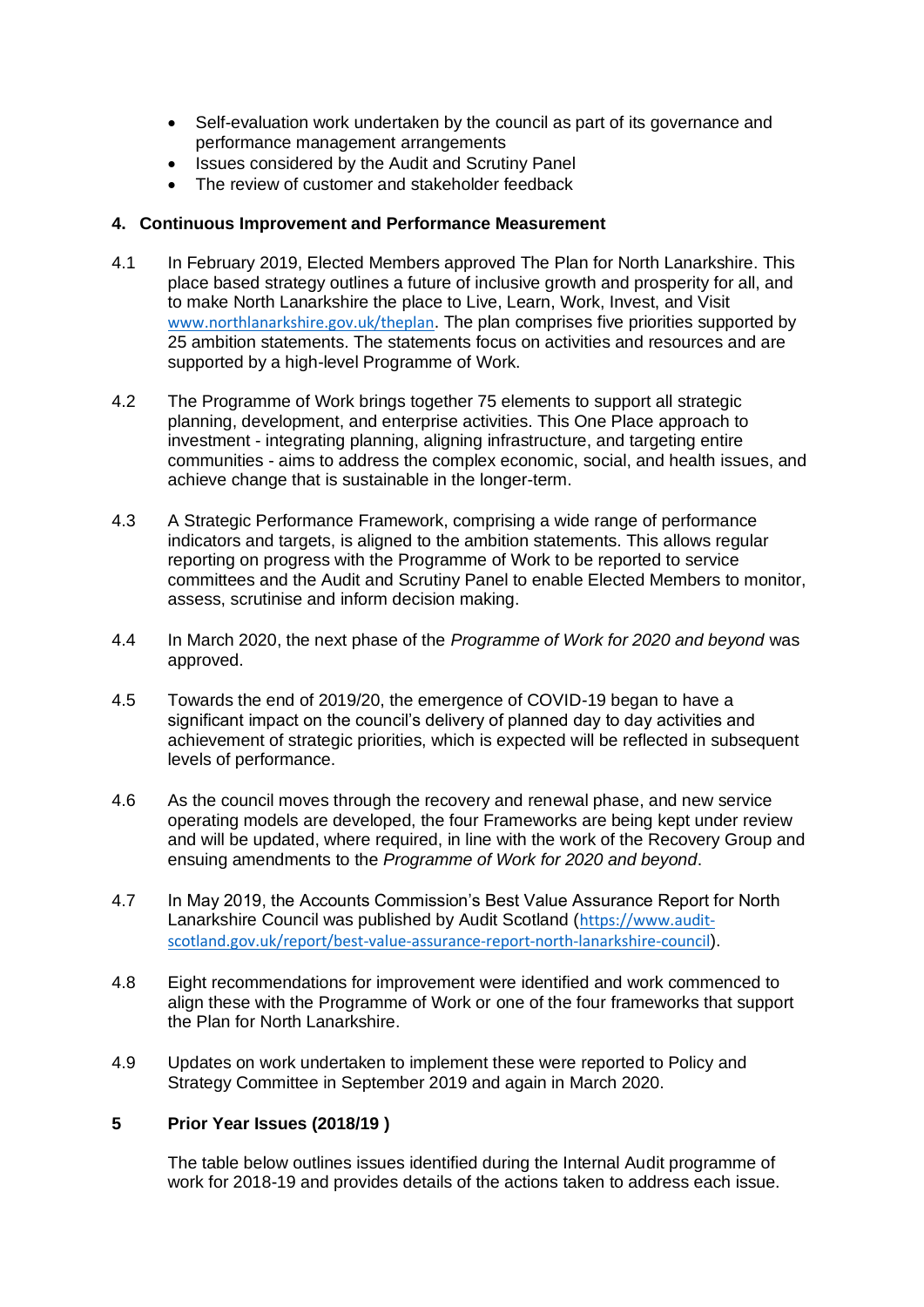| <b>Issue Raised</b>                                                                                                                                                                                                                                                                                                                                                                                                                                                     | <b>Action Taken</b>                                                                                                                                                                                                                                                                                                                                                                                                                                                                                                                                                                                                                                                         |
|-------------------------------------------------------------------------------------------------------------------------------------------------------------------------------------------------------------------------------------------------------------------------------------------------------------------------------------------------------------------------------------------------------------------------------------------------------------------------|-----------------------------------------------------------------------------------------------------------------------------------------------------------------------------------------------------------------------------------------------------------------------------------------------------------------------------------------------------------------------------------------------------------------------------------------------------------------------------------------------------------------------------------------------------------------------------------------------------------------------------------------------------------------------------|
| <b>Business Continuity Arrangements</b><br>A review of the council's business<br>continuity and disaster recovery<br>arrangements highlighted a number of<br>actions including:<br>The need for corporate guidance<br>regarding the content and detail<br>required<br>Reviewing and updating the ICT<br>٠<br>disaster recovery documentation<br>Ensuring all relevant operational<br>٠<br>staff are aware of respective plans<br>and their individual responsibilities. | Significant management attention has<br>been focused on delivering improvements<br>in the council's business continuity and<br>disaster recovery arrangements. An<br>annual report is now prepared and<br>submitted to elected members providing<br>an overview of the council's<br>arrangements and current and planned<br>actions.                                                                                                                                                                                                                                                                                                                                        |
| <b>HR Systems - Recruitment Practice</b><br>Weaknesses in key controls for<br>recruitment within the Education<br>Service were identified.                                                                                                                                                                                                                                                                                                                              | Further investigation ensured that the<br>issues highlighted were confined to the<br>Education service and a number of<br>significant actions to address the audit<br>recommendations have been<br>implemented.                                                                                                                                                                                                                                                                                                                                                                                                                                                             |
| <b>Performance Management</b><br>The 2018-19 annual audit opinion was<br>qualified in respect of one issue, the<br>transitional nature of the Council's<br>performance management<br>arrangements.                                                                                                                                                                                                                                                                      | The SPF comprises a suite of measures<br>of success across three levels to reflect<br>the strategic and operational<br>requirements of the council and to enable<br>it to demonstrate the impact of its<br>programmes and activities on the people<br>and communities of North Lanarkshire. A<br>suite of strategically focused performance<br>information has also been identified to<br>enable the council's Audit and Scrutiny<br>Panel to effectively discharge its' scrutiny<br>role in respect of council performance.<br>Detail in relation to the SPF was<br>presented to the Policy and Strategy<br>Committee for consideration and<br>approval in September 2019. |

# **6 Current Year Issues (2019/20)**

The table below outlines progress on significant governance issues highlighted as part of the 2019-20 audit programme.

| <b>Issue Raised</b>                                                                                                                                                                                                        | <b>Planned Action</b>                                                                                                                                                                                                                                                                                                                                 |
|----------------------------------------------------------------------------------------------------------------------------------------------------------------------------------------------------------------------------|-------------------------------------------------------------------------------------------------------------------------------------------------------------------------------------------------------------------------------------------------------------------------------------------------------------------------------------------------------|
| <b>Performance Management</b><br>Development of reporting<br>arrangements in line with<br>business and legislative<br>requirements were expected to<br>follow but have not yet been fully<br>integrated into the council's | Following approval of the detail within the<br>Strategic Performance Framework, which<br>included a wide range of performance<br>indicators and targets aligned to each of the<br>25 Ambition Statements, a range of<br>performance information was reported<br>through service committees and the Audit<br>and Scrutiny Panel in cycle 4 of 2019 and |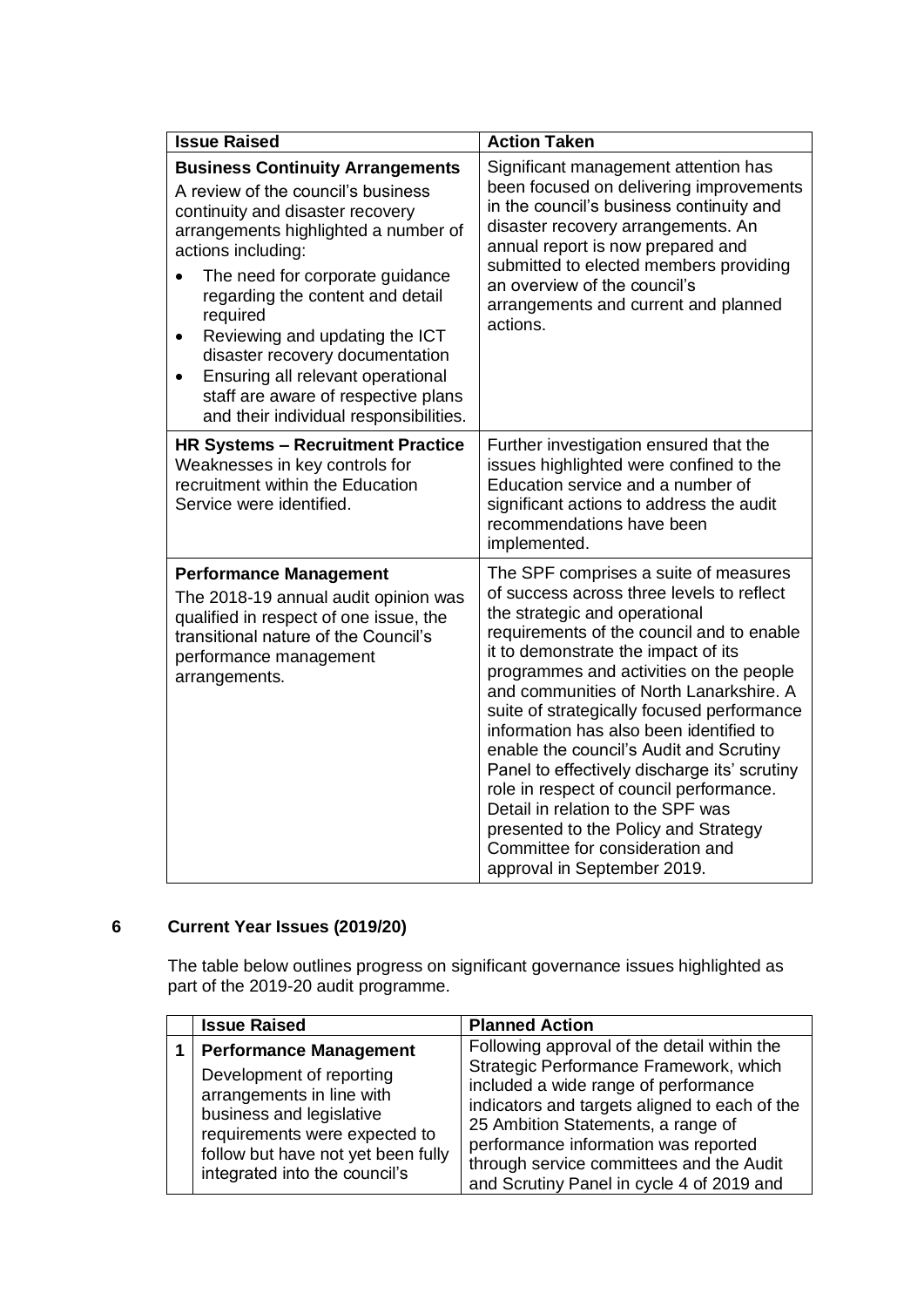|              | governance arrangements.<br>Progress to date in this area has<br>been slower than expected.                                                                                                             | cycle 1 of 2020. This allowed for<br>performance in terms of day to day<br>activities, and progress towards achieving<br>the shared ambition articulated in The Plan<br>for North Lanarkshire, to be regularly<br>monitored, reported, assessed and<br>scrutinised.                                                                                                                                                                                                                                                                                                           |
|--------------|---------------------------------------------------------------------------------------------------------------------------------------------------------------------------------------------------------|-------------------------------------------------------------------------------------------------------------------------------------------------------------------------------------------------------------------------------------------------------------------------------------------------------------------------------------------------------------------------------------------------------------------------------------------------------------------------------------------------------------------------------------------------------------------------------|
| $\mathbf{2}$ | Impact of the COVID-19<br>pandemic<br>The national public health<br>emergency has and will continue<br>to create significant governance<br>and operational challenges and<br>pressures for the council. | Management will, as part of its standard<br>resilience arrangements, undertake a<br>review in due course of its response to the<br>pandemic with a view to assessing<br>performance, and identifying any lessons to<br>be learned and/or areas for improvement.<br>This review will be undertaken when the<br>immediate health emergency has<br>decreased. Work is also ongoing to ensure<br>that the council's corporate risk register is<br>updated to reflect the number of significant<br>new and changed risks which the current<br>public health emergency has created. |

#### **7. Review of Effectiveness**

- 7.1 There were no other weaknesses, material frauds or irregularities resulting in financial loss to the council identified in 2019-20.
- 7.2 The council's Audit and Risk Manager has reviewed the effectiveness of the council's governance arrangements and reported the results to Audit and Scrutiny Panel. The most recent assurance statement contained in the 2019-20 Internal Audit Annual Report concluded there is sufficient evidence to provide reasonable assurance on the adequacy and effectiveness of the council's system of corporate governance and internal controls in the year to 31 March 2020.
- 7.3 The Audit and Risk Manager also commented that the COVID-19 pandemic has, from mid-March 2020 onwards, impacted significantly on normal business operations and risk assessments. As a result of changes to the governance and service delivery arrangements arising from the council's response to the pandemic, many of the normal expected systems and controls have been subject to change and not all these revised arrangements have been reviewed by Internal Audit in the limited time available. The assurance and declaration expressed therefore relate to the council's established arrangements that were in place throughout most of 2019-20 and exclude those arrangements introduced in response to the pandemic from mid to late March 2020 onwards.
- 7.4 On 19 March 2020, council approved temporary emergency delegated authority to the Chief Executive and, in his absence, Executive Directors and the Chief Officer, Health and Social Care to make decisions which would otherwise require council or committee approval, in the event of a requirement to suspend decision making processes due to COVID-19.
- 7.5 On 23 March 2020, committee meetings were suspended and a process to ensure Elected Members continued to have a role in decision making established. Six days before the original committee date, reports were published and members invited to provide comments to Chief Officers. On the original committee date, the Chief